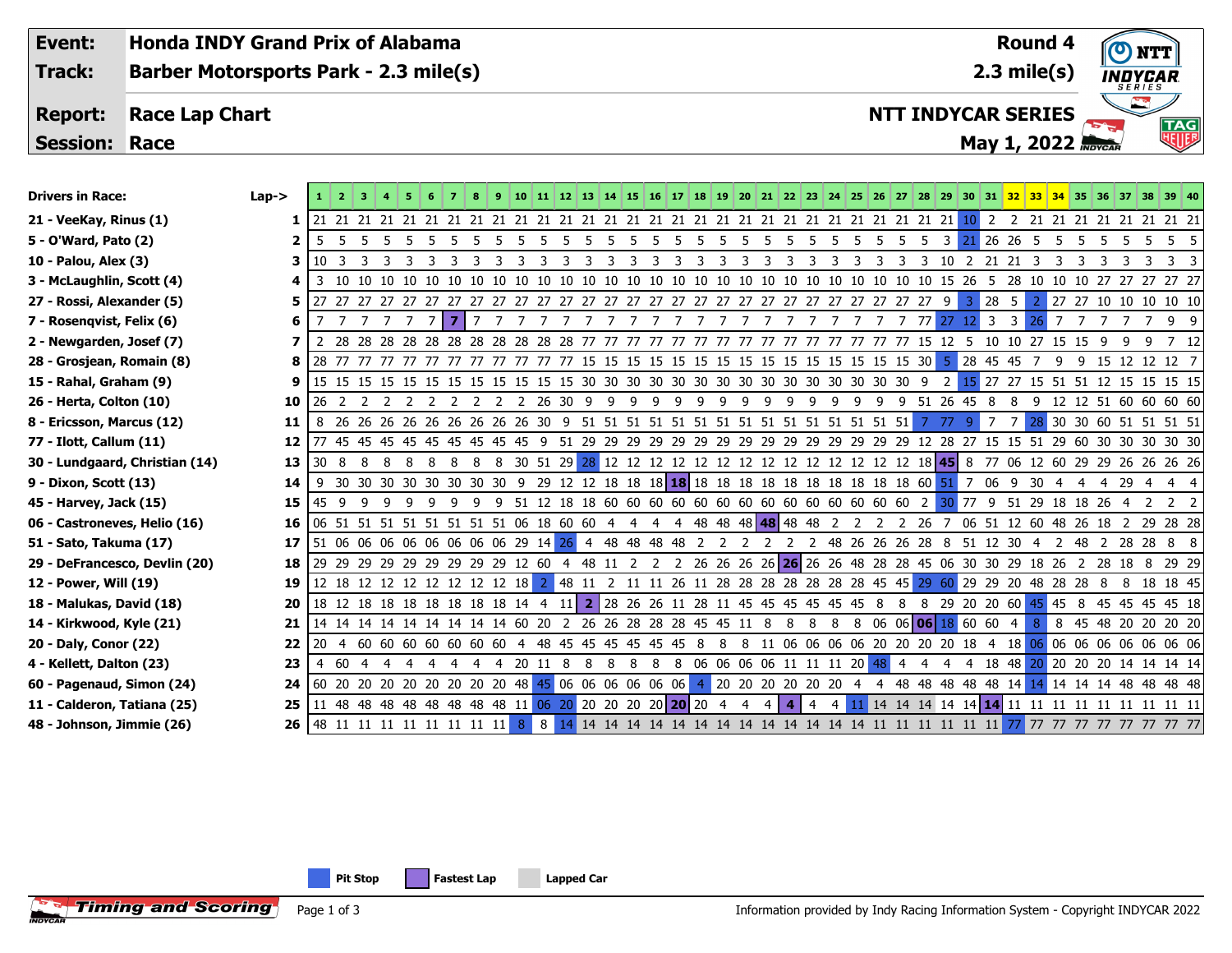**Round 4Event: Honda INDY Grand Prix of Alabama 2.3 mile(s) Track: Barber Motorsports Park - 2.3 mile(s)** INDYCAR **Report: Race Lap Chart NTT INDYCAR SERIES TAG Session: Race May 1, 2022** *Maycare* Drivers in Race: Lap-> 41 42 43 44 45 46 47 48 49 50 51 52 53 54 55 56 57 58 59 60 61 62 63 64 65 66 67 68 69 70 71 72 73 74 75 76 77 78 79 80 **21 - VeeKay, Rinus (1) 1** 21 21 21 21 21 21 21 21 21 21 21 21 21 21 21 21 21 21 21 21 10 **10** 10 5 5 5 5 5 5 5 5 5 5 5 5 5 5 5 5 5 **5 - O'Ward, Pato (2) 2** 5 5 5 5 5 5 5 5 5 5 5 5 5 5 5 5 5 5 5 5 **9** 26 8 10 10 10 10 10 10 10 10 10 10 10 10 10 10 10 10 10 **10 - Palou, Alex (3) 3** 3 3 3 3 3 3 3 3 3 3 3 3 3 3 3 3 3 3 3 **3** 26 **8** 5 21 21 21 21 21 21 21 21 21 21 21 21 21 21 21 21 21 **3 - McLaughlin, Scott (4) 4** 27 27 27 27 27 27 27 27 27 27 27 27 27 27 27 27 27 **27** 27 10 **28** 28 21 9 9 9 9 9 9 9 9 9 9 9 12 12 12 12 12 12 **27 - Rossi, Alexander (5) 5** 10 10 10 10 10 10 10 10 10 10 10 10 10 10 10 10 10 10 10 9 12 9 9 3 3 3 3 12 12 12 12 12 12 12 9 9 9 9 9 9 **7 - Rosenqvist, Felix (6) 6** 9 9 9 9 9 9 9 9 9 9 9 9 9 9 9 9 9 9 9 12 2 2 3 12 12 12 12 3 3 3 3 3 3 3 3 3 3 3 3 3

**2 - Newgarden, Josef (7) 7** 12 12 12 12 12 12 12 12 12 12 12 12 12 12 12 12 12 12 12 26 8 5 12 27 27 15 15 15 15 26 26 26 26 26 15 15 15 15 15 15

**28 - Grosjean, Romain (8) 8** 7 7 7 7 7 7 15 15 15 15 **15** 15 15 15 15 15 15 15 15 28 21 21 27 15 15 27 26 26 26 15 15 15 15 15 28 28 28 28 28 28

**15 - Rahal, Graham (9) 9** 15 15 15 15 15 15 15 26 26 26 26 26 26 26 26 26 26 26 26 27 5 3 15 8 26 26 26 27 27 27 27 27 28 28 28 28 27 27 27 27 27 27 27 27 27

**26 - Herta, Colton (10) 10** 60 60 60 60 60 60 26 26 7 7 60 60 60 60 60 60 60 60 60 60 60 51 3 06 26 26 60 60 60 60 60 60 60 60 28 27 27 27 26 26 26 26 26 26 26 26 26 26 26 27 27 27 27 28 28 27 27 26 26 26 26 26 26 26 27

**8 - Ericsson, Marcus (12) 11** 26 26 26 26 60 60 60 60 7 7 7 7 7 7 7 7 7 28 28 2 20 12 60 60 28 28 28 28 28 60 60 60 60 60 60 60 60 60 60 60

**77 - Ilott, Callum (11) 12** 51 51 51 51 51 51 51 51 51 51 51 51 51 51 51 51 28 7 7 8 06 27 28 28 8 8 8 8 8 8 8 8 8 8 8 8 8 8 8 8

**30 - Lundgaard, Christian (14) 13** 30 30 30 30 30 30 30 30 30 30 30 30 30 30 30 28 51 51 51 18 27 15 2 2 2 2 2 2 2 2 2 2 2 2 2 2 2 2 2 2

**9 - Dixon, Scott (13) 14** 2 2 2 2 2 2 2 2 2 2 2 2 2 2 28 30 30 30 30 7 15 60 7 7 7 7 7 7 7 51 51 51 51 51 51 51 51 51 51 51

**45 - Harvey, Jack (15) 15** 28 28 28 28 28 28 28 28 28 28 28 28 28 28 2 2 2 2 2 20 60 7 51 51 51 51 51 51 51 7 7 7 7 7 7 7 7 30 30 **30**

**4 - Kellett, Dalton (23) 23** 48 06 06 06 06 06 06 06 06 06 06 06 14 4 4 14 14 14 14 14 14 14 14 14 4 4 4 4 4 4 4 4 4 4 4 4 4 4 4 4

**06 - Castroneves, Helio (16) 16** 4 8 8 8 8 8 8 8 8 8 8 8 8 8 8 8 8 8 8 15 51 51 30 30 30 30 30 30 30 30 30 30 30 30 30 30 30 7 7 7 **51 - Sato, Takuma (17) 17** 8 29 29 29 29 29 29 29 29 29 29 29 29 29 29 29 29 29 29 06 7 30 29 29 29 29 29 29 29 29 **29** 29 29 29 29 29 29 29 29 29 **29 - DeFrancesco, Devlin (20) 18** 29 45 45 45 45 45 45 45 45 45 45 45 45 45 45 45 45 45 45 60 30 20 06 45 45 45 45 45 45 45 45 45 45 45 45 45 45 45 45 45 **12 - Power, Will (19) 19** 45 18 18 18 18 18 18 18 18 18 18 18 18 18 18 18 18 18 18 30 18 29 45 20 20 20 20 20 20 20 20 20 20 20 20 20 20 20 20 20 **18 - Malukas, David (18) 20** 18 20 20 20 20 20 20 20 20 20 20 20 20 20 20 20 20 20 20 29 29 45 20 4 18 18 18 18 18 18 18 18 18 18 18 18 18 18 18 18 **14 - Kirkwood, Kyle (21) 21** 20 14 14 14 14 14 14 14 14 14 14 14 48 48 06 06 06 06 06 45 45 4 4 18 06 06 06 06 06 06 06 06 06 06 06 06 06 06 06 06 **20 - Daly, Conor (22) 22** 14 48 48 48 48 48 48 48 48 48 48 48 06 06 48 4 4 4 4 4 4 18 18 06 14 14 14 14 14 14 14 14 14 14 14 14 14 14 14 14

**60 - Pagenaud, Simon (24) 24** 06 4 4 4 4 4 4 4 4 4 4 4 4 14 14 48 48 48 48 48 48 48 48 48 48 48 48 48 48 48 48 48 48 48 48 48 48 48 48 48 **11 - Calderon, Tatiana (25) 25** 11 11 11 **11** 11 11 11 11 11 11 11 11 11 11 11 11 11 11 11 11 11 11 11 11 11 11 11 11 11 11 11 11 11 11 11 11 11 11 11 11 **48 - Johnson, Jimmie (26) 26** 77 77 77 77 77 77 77 77 77 77 77 77 77 77 77 **77** 77 77 77 77 77 77 77 77 77 77 77 77 77 77 77 77 77 77 77 77 77 77 77 77

**Pit Stop Fastest Lap Lapped Car**



Information provided by Indy Racing Information System - Copyright INDYCAR 2022